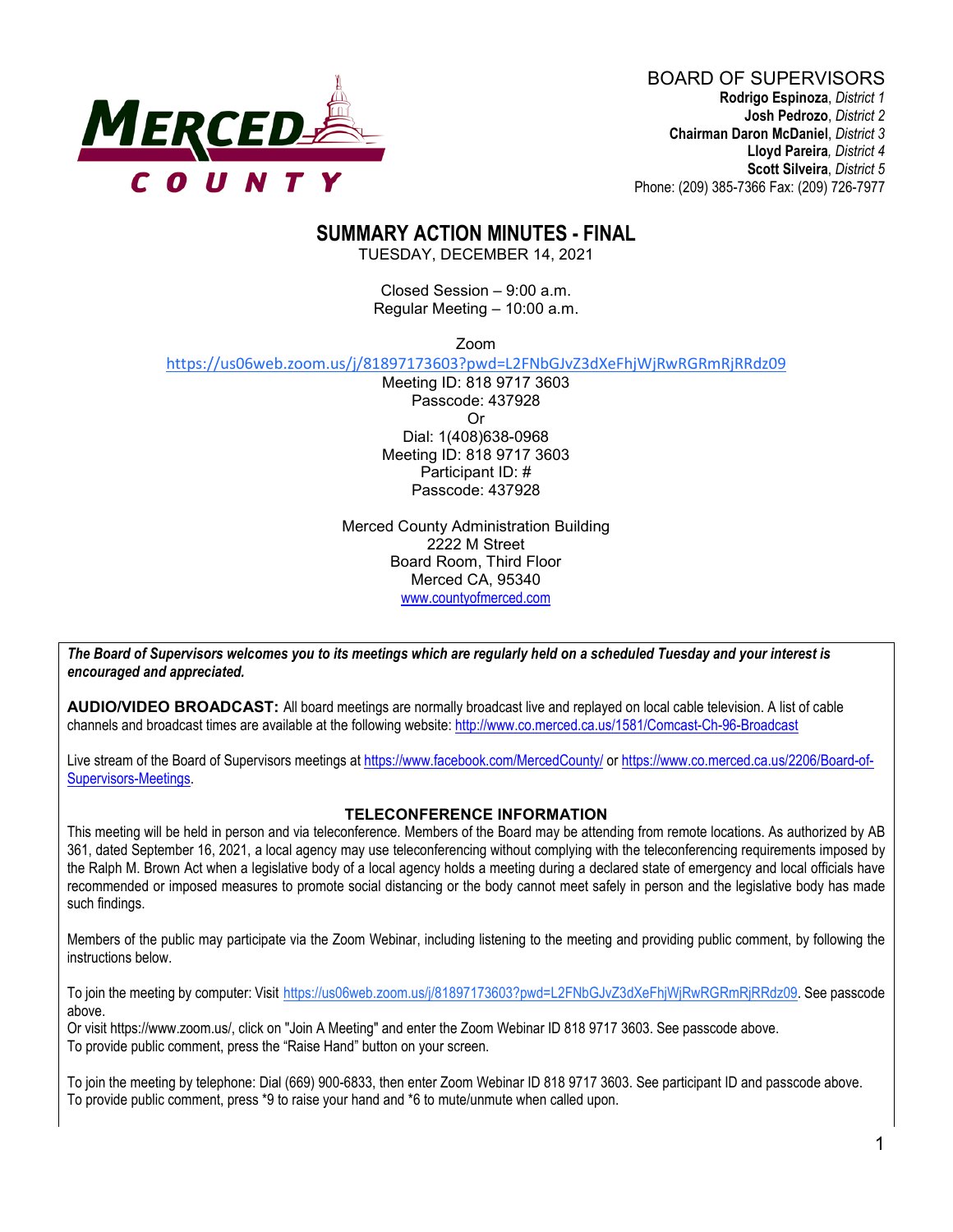#### **PUBLIC COMMENTS**

Public opportunity to speak on any matter of public interest within the Board's jurisdiction including items on the Board's agenda, except for those items specifically scheduled as public hearings (see information below regarding public hearing public comments) will be taken at the beginning of the Board Meeting during the public comment period. In order that interested parties have an opportunity to speak, any person addressing the Board will be limited to a maximum of three (3) minutes.

**In Person**: Please raise your hand when requested and you will be directed to the podium.

**Zoom**: Please press the "Raise Hand" button on your screen. If you are joining by telephone, press \*9 to raise your hand, and \*6 to mute/unmute when called upon.

**Email**: Email public comments will not be read during the meeting, but will be delivered to the Board of Supervisors prior to the meeting if received by 5:00pm on the Monday prior to the Board meeting. Please send email public comments to the Clerk of the Board at [publiccomments@countyofmerced.com.](mailto:publiccomments@countyofmerced.com) These comments will be made part of the record.

In an effort to assist the Clerk in identifying the agenda item relating to your public comment please indicate in the Subject Line, the meeting body (i.e. Board of Supervisors Agenda) and item number (i.e. Item No. 10). If you wish to do so, please identify yourself in the email. Email addresses will not be made part of the record of the meeting.

Comments made on Facebook are not considered part of the official record and will not be shared with the Board.

#### **PUBLIC HEARINGS – PUBLIC COMMENTS**

Public opportunity to speak regarding public hearings will be heard following the reading of the public hearing. In order that interested parties have an opportunity to speak, any person addressing the Board will be limited to a maximum of three (3) minutes.

**In Person**: Please raise your hand when requested and you will be directed to the podium.

**Zoom**: Please press the "Raise Hand" button on your screen. If you are joining by telephone, press \*9 to raise your hand, and \*6 to mute/unmute when called upon.

**Email**: Emails directed to the public hearing will be accepted up to and during the public hearing. Emails will not be read during the meeting, but will be delivered to the Board of Supervisors. Please send email public comments to the Clerk of the Board at [specialmeetingcomments@countyofmerced.com.](mailto:specialmeetingcomments@countyofmerced.com) These comments will be made part of the record.

In an effort to assist the Clerk in identifying the public hearing agenda item relating to your public comment please indicate in the Subject Line, the subject matter. If you wish to do so, please identify yourself in the email. Email addresses will not be made part of the record of the meeting.

Comments made on Facebook are not considered part of the official record and will not be shared with the Board.

**CLOSED SESSION:** This is the portion of the meeting conducted in private without the attendance of the public or press to discuss certain confidential matters specifically permitted by the Brown Act. The public will be provided an opportunity to comment on any matter to be considered in closed session prior to the Board adjourning into the closed session.

The **REGULAR MEETING** is divided into three sections:

- **CONSENT CALENDAR**: These matters include routine financial and administrative action and usually are approved by a single vote.
- **REGULAR CALENDAR:** These items include significant policy and administrative actions.
- **SCHEDULED ITEMS:** These items are noticed hearings, work sessions and public hearings

**BOARD AGENDA AND MINUTES:** Board agendas, minutes, and copies of items to be considered by the Board of Supervisors are posted on the Internet at least 72 hours preceding a Tuesday meeting at the following website: [www.countyofmerced.com](http://www.countyofmerced.com/) 

**REASONABLE ACCOMMODATIONS:** Persons who require accommodation for any audio, visual or other disability or Spanish or Hmong interpretation in order to review an agenda, or to participate in a meeting of the Board of Supervisors per the American Disabilities Act (ADA), may obtain assistance by requesting such accommodation in writing. Please address your written request to the Clerk of the Board, 2222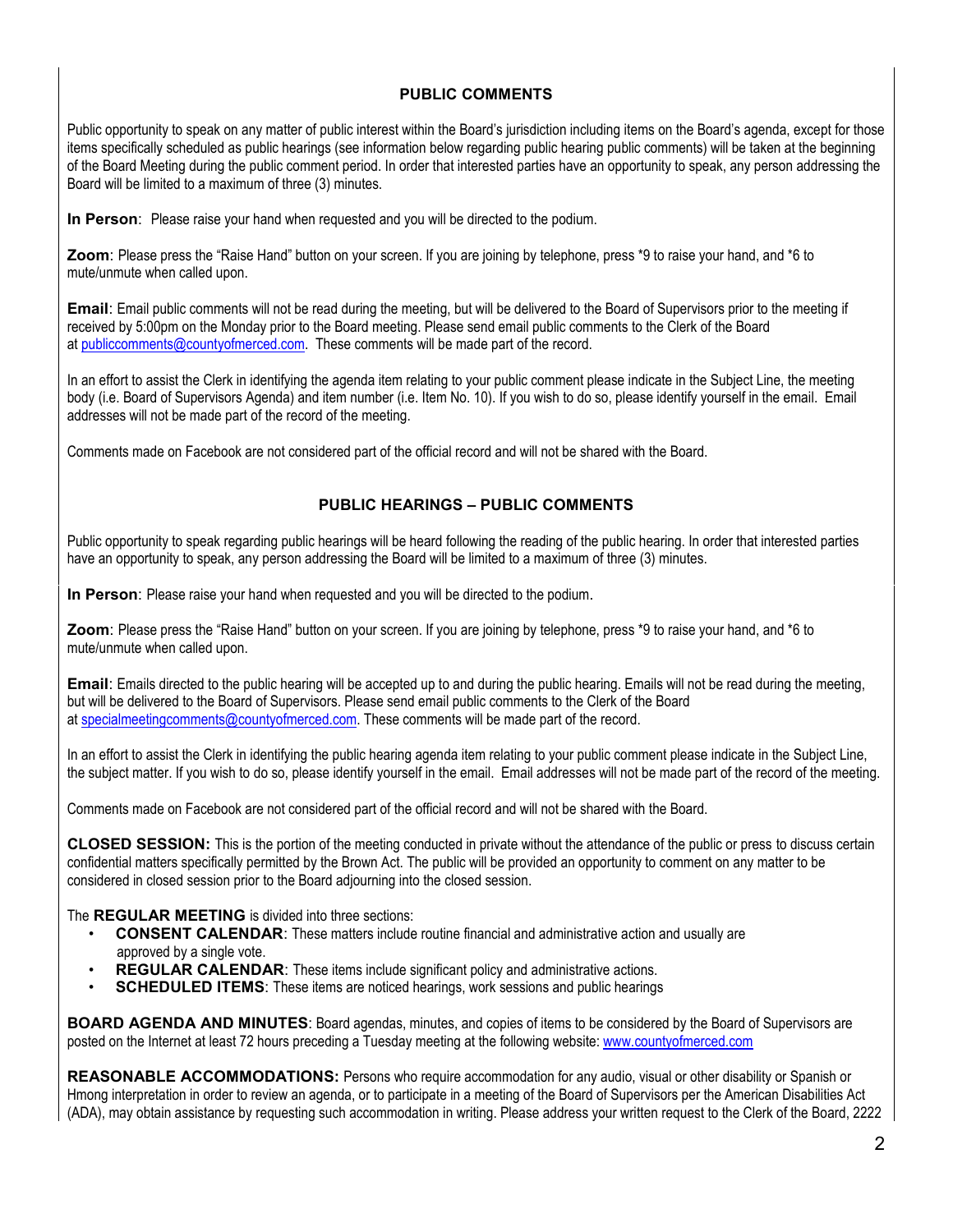M Street, Merced, CA 95340 or telephonically by calling (209) 385-7366. Any such request for accommodation should be made at least 48 hours prior to the scheduled meeting for which assistance is requested.

*Spanish and Hmong interpreters are available.*

*Interpretes de espanol y hmong estan disponibles.*

*Peb muaj tug paab txhais lug Mev hab Hmoob.* 

## **9:00 A.M. CLOSED SESSION**

## **THE PUBLIC WILL BE PROVIDED AN OPPORTUNITY TO COMMENT ON ANY MATTER TO BE CONSIDERED IN CLOSED SESSION PRIOR TO THE BOARD ADJOURNING INTO THE CLOSED SESSION (TESTIMONY LIMITED TO THREE MINUTES PER PERSON)**

## **CLOSED SESSION - CONFERENCE WITH REAL PROPERTY NEGOTIATOR:**

It is the intention of the Board to meet in Closed Session concerning a Conference with Real Property Negotiator(s) Mark Hendrickson, Director-Community and Economic Development pursuant to Government Code Section 54956.8 as follows:

**Property:** The following APN's located generally at the southwest corner of Castle Commerce Center: 005-070-035; 005-090-024; 050-070-042; 005-070-044; 005-070-045; 005-070-049; 051-060-001

**Agency Negotiator:** Mark Hendrickson, Director, Community and Economic Development **Negotiation Parties:** Patriot Rail LLC

**Under Negotiation:** To request authority to negotiate proposed acquisition of facility and value

## **CLOSED SESSION - CONFERENCE WITH REAL PROPERTY NEGOTIATOR:**

It is the intention of the Board to meet in Closed Session concerning a Conference with Real Property Negotiator(s) Mark Hendrickson, Director-Community and Economic Development pursuant to Government Code Section 54956.8 as follows:

**Property:** Airfield property generally characterized as northeast of runway on Castle Airport, southwest of Ammo Avenue.

**Agency Negotiator:** Mark Hendrickson, Director, Community and Economic Development. **Negotiation Parties:** XSESS, LLC.

**Under Negotiation:** To request authority to negotiate proposed lease and value.

#### **THE BOARD RECESSED AT 9:03 A.M. WITH SUPERVISOR PAREIRA NOT PRESENT AND RECONVENED AT 10:00 A.M. WITH ALL MEMBERS PRESENT, AND THE CHAIRMAN ADVISED STAFF WAS GIVEN DIRECTION**

# **GOVERNMENT CODE SECTION 54954.2 COMPLIANCE (LATE AGENDA ITEMS)**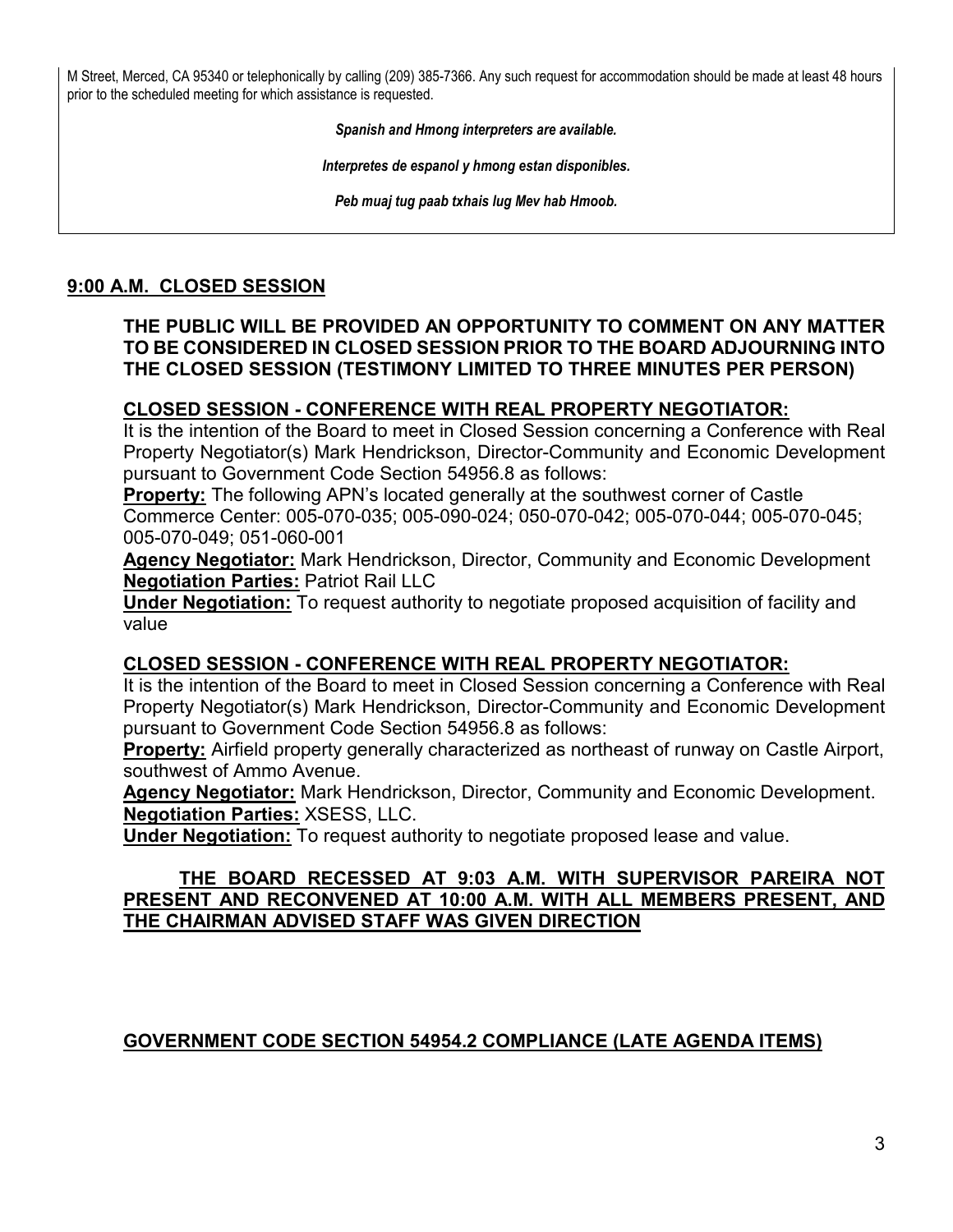## **10:00 A.M. REGULAR MEETING**

## **INVOCATION led by Monika Grasley, Lifeline CDC/PLEDGE OF ALLEGIANCE**

**PUBLIC OPPORTUNITY TO SPEAK ON ANY MATTER OF PUBLIC INTEREST WITHIN THE BOARD'S JURISDICTION INCLUDING ITEMS ON THE BOARD'S AGENDA, EXCEPT FOR THOSE ITEMS SPECIFICALLY SCHEDULED AS PUBLIC HEARINGS (TESTIMONY LIMITED TO THREE MINUTES PER PERSON)**

# *REVIEW BOARD ORDER – SEE PAGE 9*

## **SCHEDULED ITEMS:**

#### **CLERK RECORDER - PUBLIC HEARING**

Public Hearing to consider Adoption of Proposed Ordinance, Amending Title 5, Chapter 5.36 Merced County Clerk's/Recorder's Fees, Section 5.36.020 Fee for Service of the Merced County Code.

#### **RECOMMENDATION:**

1) Introduce the proposed ordinance entitled "An ordinance Amending Title 5, Chapter 5.36 Merced County Clerk's/Recorder's Fees, Section 5.36.020 Fee for Service of the Merced County Code", waive further reading;

- 2) Open Public Hearing and accept public comment;
- 3) Close the Public Hearing; and
- 4) Adopt said ordinance.

# *REVIEW BOARD ORDER – SEE PAGE 9*

#### **REPORTS/BOARD DIRECTION**

County Executive Officer, County Counsel, Board of Supervisors Members

# CONSENT CALENDAR (Items # 1-11)

## **APPROVED AS RECOMMENDED AYES: ALL**

#### Board of Supervisors

1. In compliance with AB 361 (2021) and in order to conduct teleconference meetings not subject to the usual Brown Act teleconference rules, the Board continues to find that the circumstances regarding the state of emergency declared by the Governor regarding the COVID-19 pandemic which continues in existence; and the continued recommendations or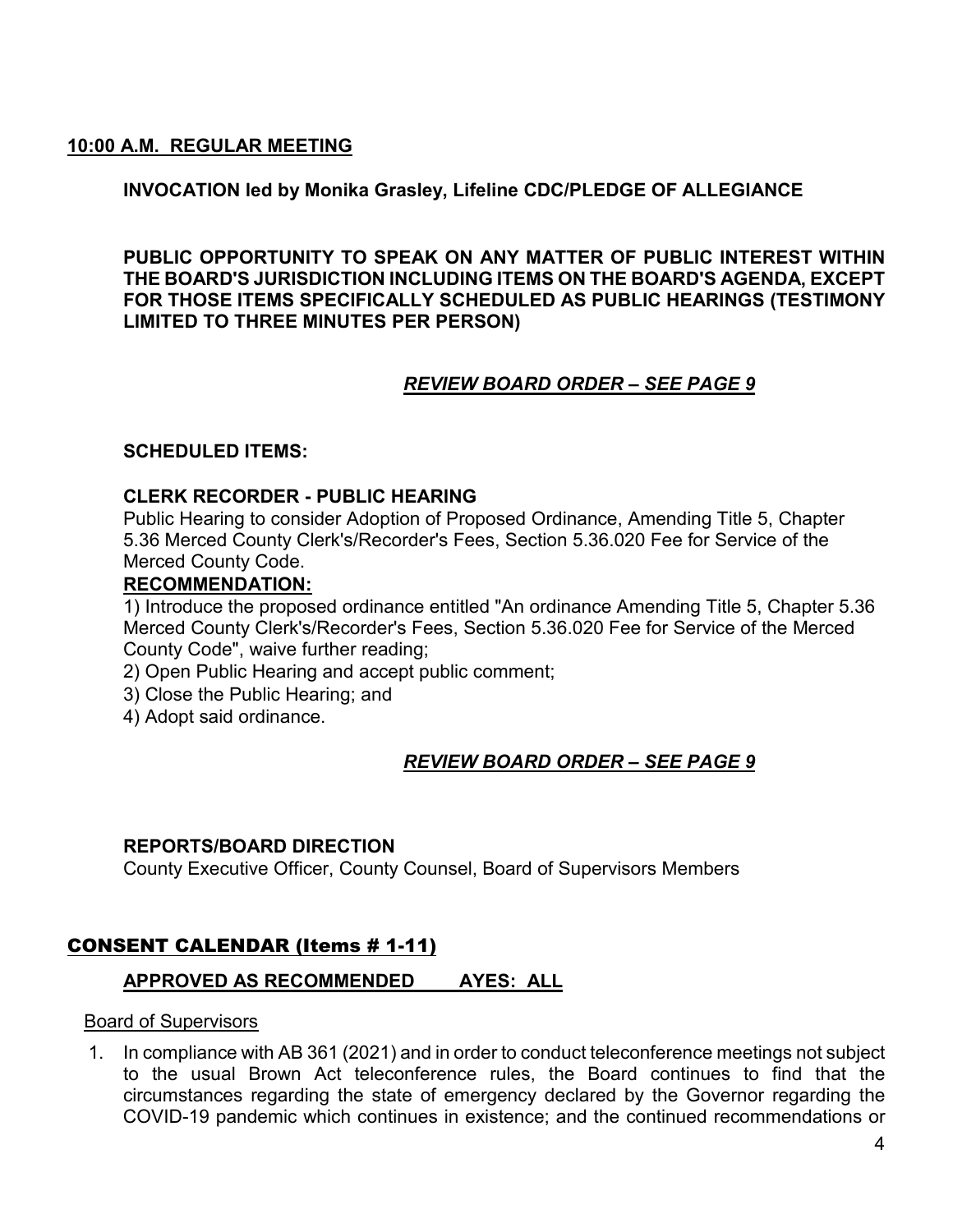impositions by State and local officials to promote social distancing; and the continued presence of COVID-19 in the State directly impacts the ability of the Board to meet in person.

# Public Works

- 2. Approve Budget Transfer in the amount of \$30,000 towards the purchase of one (1) striper truck.
- 3. Find that substantial evidence demonstrates that an emergency continues to exist regarding the drinking water well at the John Latorraca Correctional Center (JLCC) such that the emergency will not permit a delay resulting from a competitive solicitation for bids, and that the action is necessary to respond to the emergency. (4/5 Vote Required)

# Health

4. 1) Adopt a Resolution to approve and authorize the Board Chair to execute Amendment No. 3 to Contract No. 2018045 (State Grant Agreement Number 17-10309, A03) with the California Department of Public Health Immunization Branch for Immunization services to all local residents, increasing funding for fiscal year 2021-2022 in the amount of \$3,663,659; and 2) Approve Budget Transfer. (4/5 Vote Required).

# **RESOLUTION NO. 2021-132**

# Human Services Agency

- 5. Approve Amendment No. 1 to Contract No. 2020008 with the State of California Department of Healthcare Services, modifying the term end date from December 31, 2021 to August 31, 2022, with no change to the original total contract amount of \$1,173,963.00.
- 6. Approve Amendment No. 1 to Contract No. 2021235 with Taher, Inc. for the Frozen Home Delivered Meals Program, increasing the contract amount from \$432,500 to \$473,045.

# **Sheriff**

- 7. Approve Amendment No. 5 to Contract No. 2020203 with California Forensic Medical Group for Jail intake nursing services modifying the term end date from December 31, 2021 to June 30, 2022, and increasing the contract amount from \$406,937 to \$525,203.
- 8. Approve Amendment No. 2 to Contract No. 2021090 with California Forensic Medical Group, Inc. for Jail Intake COVID-19 Testing Lab Costs, modifying the term end date from December 31, 2021 to June 30, 2022, and increasing the contract amount from \$320,000 to \$506,000.

# Human Resources / Risk Management

9. 1) Approve rejection of Claim 2021-075; and 2) Approve Assistant County Executive Officer, or designee, to send notice of said action on claim.

# Executive Office

10. Adopt an Ordinance, introduced on December 7, 2021, entitled, "An Ordinance Relating to the Designation of County Officials Authorized to Enforce the Merced County Code."

# **ORDINANCE NO. 2011**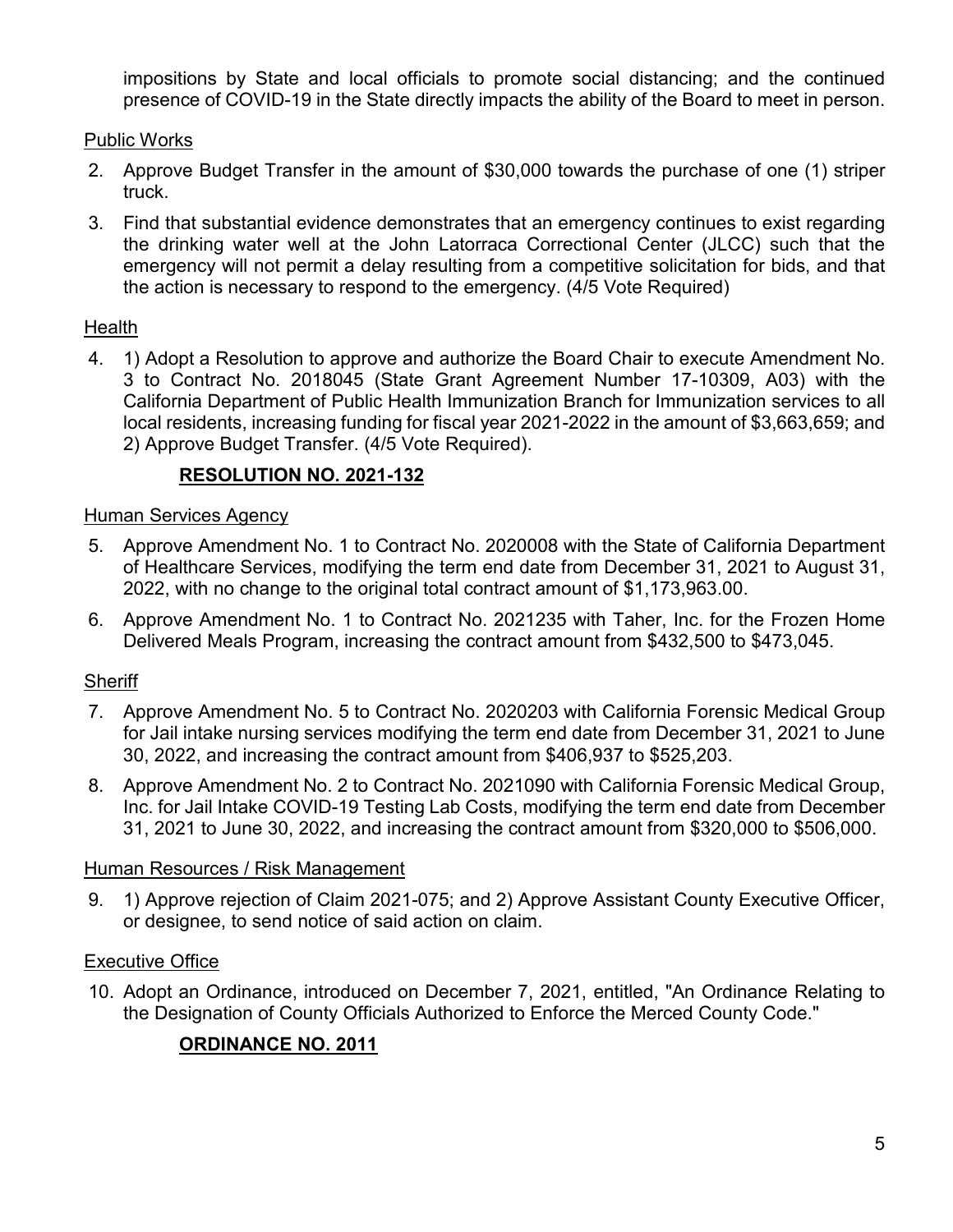11. Adopt an Ordinance, introduced on December 7, 2021, entitled, "An Ordinance Pertaining to the Office of the County Executive Officer."

# **ORDINANCE NO. 2009**

# REGULAR CALENDAR

# BOARD ACTION

# PUBLIC WORKS

12. 1) Adopt Resolution authorizing submittal of a project application to the California Department of Parks and Recreation for Per Capita Funding for the Winton Park Restroom/Concession Project; and 2) Authorize the Director of Public Works to sign all documents associated with the Per Capita Grant funding.

# **ADOPTED RESOLUTION 2021-133 AS RECOMMENDED AYES: ALL**

## HEALTH

13. Authorize the Public Health Director, or Designee to submit an application with the California Department of Public Health for participation in the Moving California Oral Health Forward, effective July 1, 2022 through June 30, 2027, in the amount of \$1,219,765.

# **APPROVED AS RECOMMENDED AYES: ALL**

## HUMAN SERVICES AGENCY

14. 1) Ratify submission of the competitive allocation application and grant documents submitted by the Human Services Agency Director, as the authorized signer, to the California Department of Social Services for the Housing and Disability Advocacy Program in the amount of \$520,000; and 2) Direct the Human Services Agency Director, or their designee, to return to the Board of Supervisors with the application results and to accept the award.

# **AUTHORIZED CONTRACT NO. 2021382 AS RECOMMENDED AYES: ALL**

## COMMUNITY AND ECONOMIC DEVELOPMENT

15. 1) Approve a contract with CSG Consultants, Inc. for fire plan review, inspection and front counter services, and fire marshal services, effective December 1, 2021, through November 30, 2022, for a total contract amount not to exceed \$125,000; and 2) Authorize CSG Consultants, Inc. to perform the services of the County's fire marshal on an as needed basis at County's request during periods of the County's position that is assigned fire marshal duties is vacant.

# **AUTHORIZED CONTRACT NO. 2021383 AS RECOMMENDED AYES: ALL**

# FIRE

16. Board information and possible direction regarding fireworks in Merced County.

# **BOARD DISCUSSION – NO ACTION TAKEN**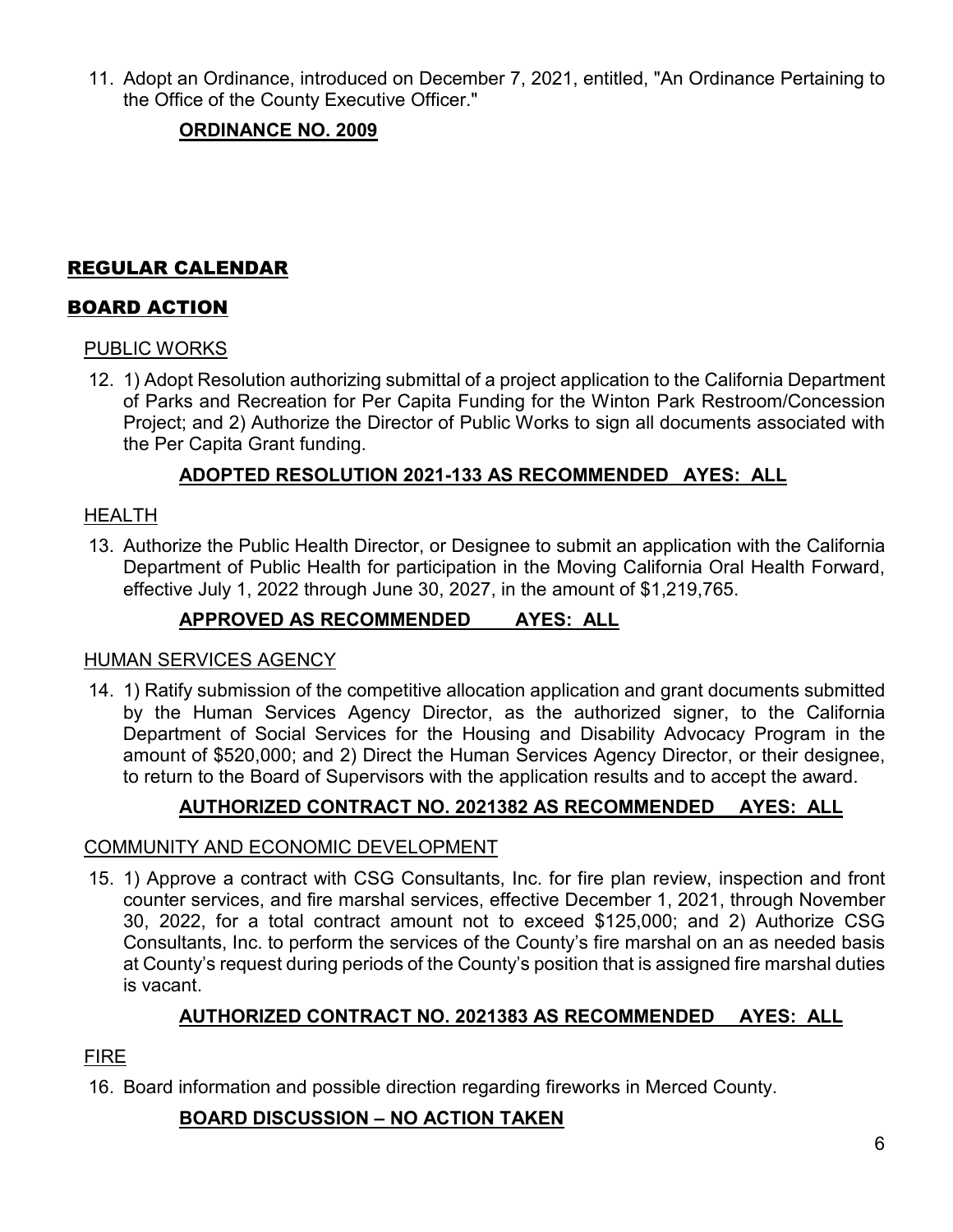# *REVIEW BOARD ORDER – SEE PAGES 9-10*

17. Approve agreement with the City of Merced for the dispersal of Fiscal Year 2020 Homeland Security Grant Programs funds to the City of Merced for purchase of advanced types of equipment.

# **AUTHORIZED CONTRACT NO. 2021384 AS RECOMMENDED AYES: ALL**

#### WORKFORCE INVESTMENT

18. Approve and authorize the Director of Workforce Investment to sign an Agreement between Stanislaus County Workforce Development on behalf of the San Joaquin Valley and Associated Counties and Central California Workforce Collaborative (SJVAC/CCWC) and Hicks Partners LLC, to assist in the preparation, program planning, and submission of the application for the EDA American Rescue Plan: Good Jobs Challenge Grant; Merced County's proportional share of cost will be \$2,220.00 for the period of November 1, 2021 through January 31, 2022.

# **AUTHORIZED CONTRACT NO. 2021381 AS RECOMMENDED AYES: ALL**

## EXECUTIVE OFFICE

19. 1) Adopt a Resolution allocating \$30,889,409 in matching funds for Phase 1 of the John Latorraca Correctional Center Expansion and Renovation Project; 2) Approve related budget transfers (4/5 Vote Required); and 3) Authorize the County Executive Officer and/or Director of Public Works to sign any project related documents subject to review by County Counsel and Risk Management.

## **ADOPTED RESOLUTION NO. 2021-126 AS RECOMMENDED AYES: ALL**

20. Adopt a Resolution authorizing campaign contribution limits of \$5,000 effective December 14, 2021.

## **ADOPTED RESOLUTION NO. 2021-134 AS RECOMMENDED AYES: ALL**

## BOARD APPOINTMENTS

21. Appointment of the Special District Designee Alternate to the Treasury Oversight Committee.

# **APPROVED AS RECOMMENDED AYES: ALL**

# *REVIEW BOARD ORDER – SEE PAGE 10*

22. Reappoint Aldo Sansoni to the Lower San Joaquin Levee District until June 4, 2025.

# **APPROVED AS RECOMMENDED AYES: ALL**

23. Appoint Ric Kirby and Jack Schmid to serve as representatives on the Airport Land Use Commission until May 5, 2025.

# **APPROVED AS RECOMMENDED AYES: ALL**

24. Reappoint Ron Alberti to serve as the Western Rural representative until December 31, 2023 or December 31, 2025 and reappoint Frank Fagundes as the County at-large representative until December 31, 2025 to the Merced County Mosquito Abatement District Board of Trustees.

# **APPROVED AS RECOMMENDED AYES: ALL**

## *REVIEW BOARD ORDER – SEE PAGE 10*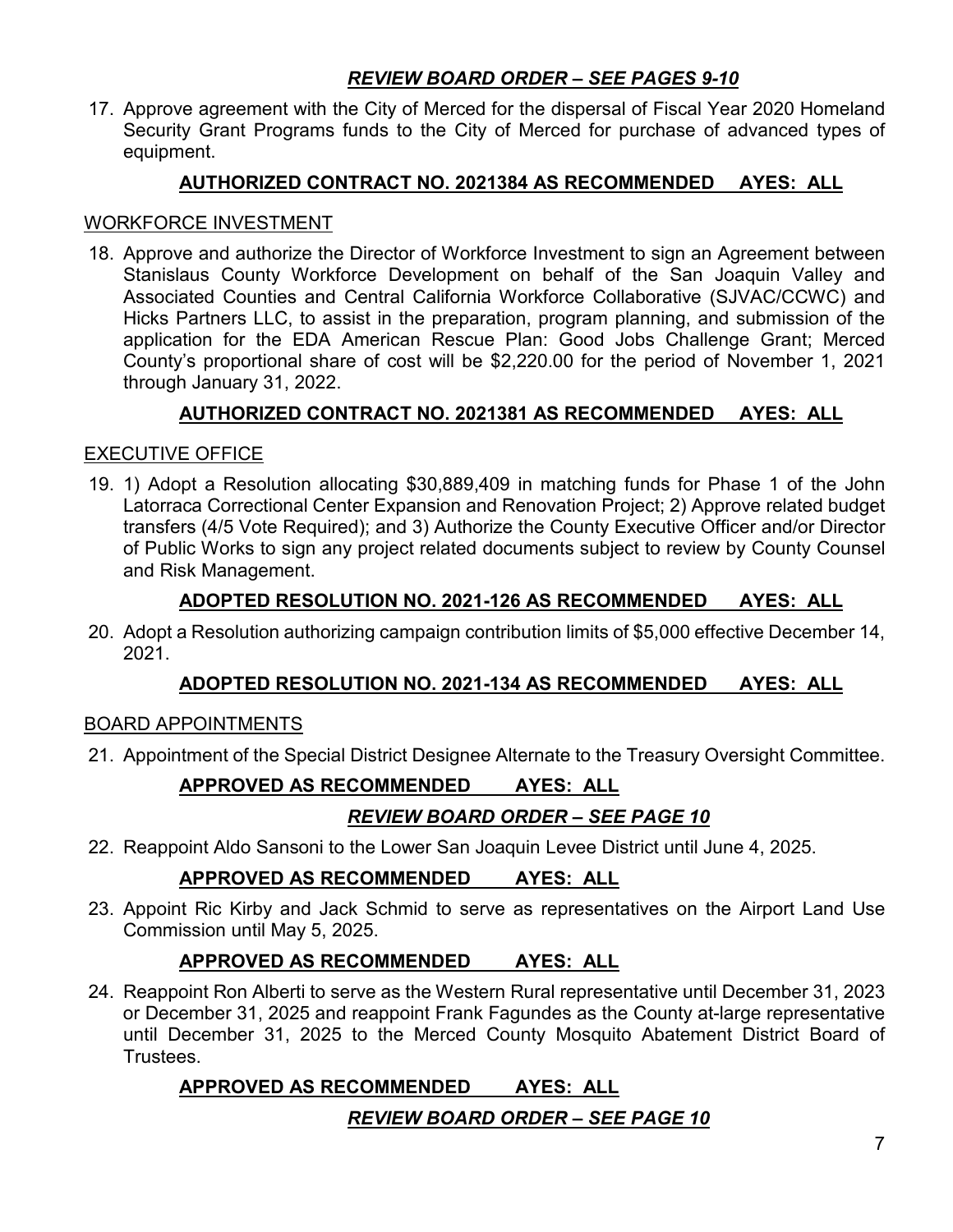25. 1) Reappoint Libby Soria, Public Agency Representative to the Merced County Collaborative for Children and Families until June 30, 2023; 2) Confirm the MCOE reappointment of Patti Kishi, Community Representative until June 30, 2023; and 3) Confirm the MCOE appointment of Lurdes Parra, Child Care Provider Representative until June 30, 2022 and Cameron Zuber, Consumer representative until June 30, 2022.

# **APPROVED AS RECOMMENDED AYES: 1, 2, 3, 5 ABSTAIN: 4**

# BOARD INFORMATION & POSSIBLE ACTION

# **ACCEPTED AND PLACED ON FILE AYES: ALL**

- 26. Public Works re: Recognize the following Job Order Contracting contract for Building Construction Remodeling, Repairs and Maintenance Services based on the lowest responsible bids was awarded to: JOC-018, Contract No. 2021285, Avison Construction, Inc., Madera, Ca (Class A License)
- 27. Human Resources re: Acknowledge 2022 Life Insurance and Management Disability rates with The Standard Life Insurance Company.
- 28. Executive Office re: Final Report to the Board of Supervisors regarding Merced County's expenditure of \$28,907,5077 of CARES Act Funds from March 1, 2020 through June 30, 2021.

# *REVIEW BOARD ORDER - SEE PAGES 10-11*

## **THE BOARD ADJOURNED THE MEETING AT 11:19 A.M. UNTIL TUESDAY, JANUARY 11, 2022, AT 10:00 A.M.**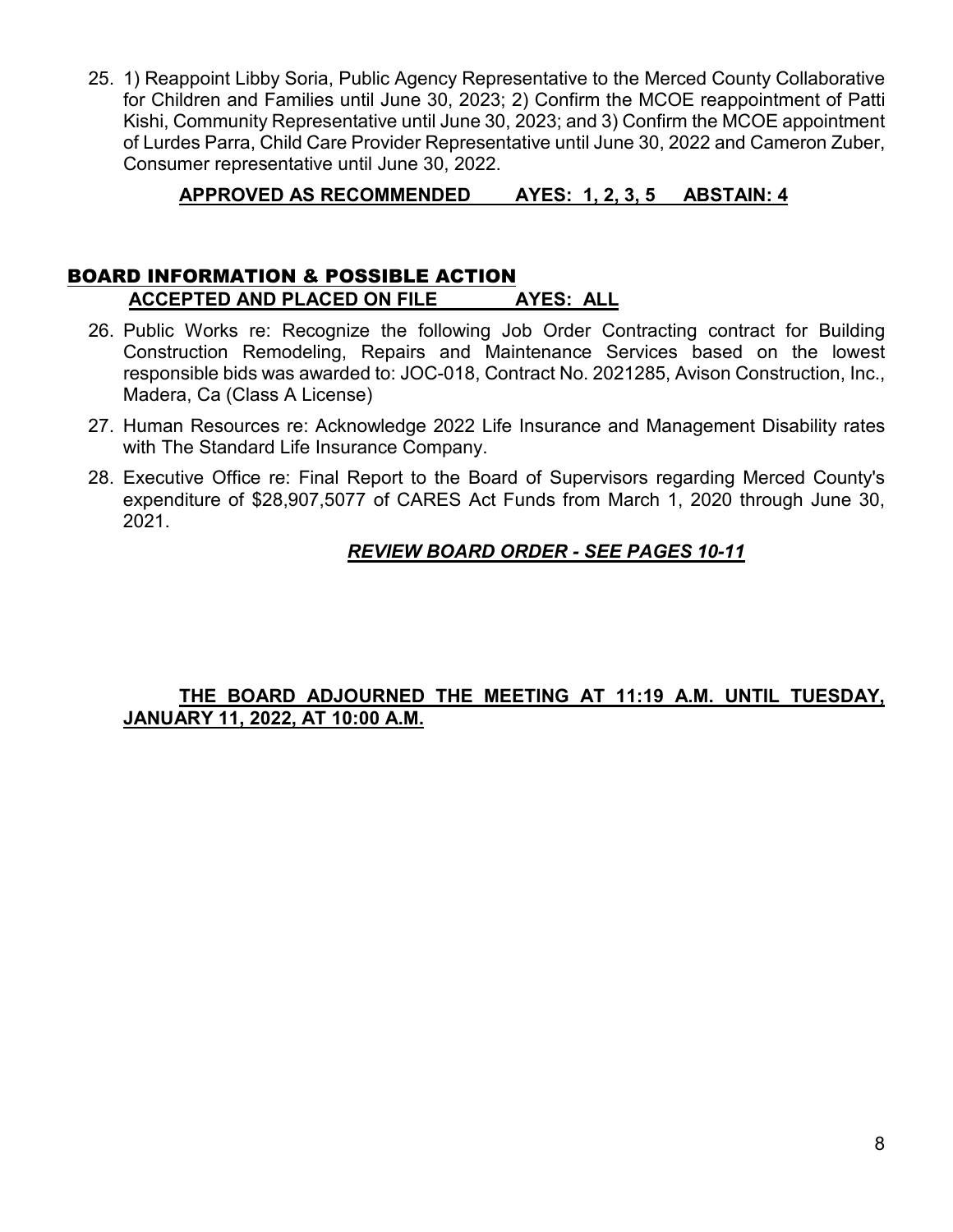## **10:00 A.M. SCHEDULED ITEM 2021-12-14 PUBLIC OPPORTUNITY**

*Public Comments received via email for Public Opportunity and Scheduled Items are on file with the Clerk.*

Dee Near, Friends of Merced County Library submits post cards from residents in support of using ARPA Funds to support The Mary Hofmann Teen Center in the Merced County Library

Retired Major General Clay Garrison, United States Airforce states that he was recently appointed the Chairman of the Board at the Castle Air Museum and is very interested in working with the Board and the Community to become an integral part of maintaining the history of the museum. He thanks the Board for their continued support. Present: McDaniel, Espinoza, Pedrozo, Pareira, Silveira

## **10:00 A.M. SCHEDULED ITEM 2021-12-14 CLERK RECORDER– PUBLIC HEARING**

The time and date previously scheduled to consider Adoption of Proposed Ordinance, Amending Title 5, Chapter 5.36 Merced County Clerk's/Recorder's Fees, Section 5.36.020 Fee for Service of the Merced County Code.

Upon motion of Supervisor Silveira, seconded by Supervisor Pedrozo, duly carried, the Board waives further reading of the proposed ordinance.

The Chairman opens the Public Hearing and asks if there is anyone present wishing to speak. No comments are received.

The Chairman closes the Public Hearing.

Upon motion of Supervisor Silveira, seconded by Supervisor Pedrozo, duly carried, the Board adopts Ordinance No. 2012 Amending Title 5, Chapter 5.36 Merced County Clerk's/Recorder's Fees, Section 5.36.020 Fee for Service of the Merced County Code. Ayes: McDaniel, Espinoza, Pedrozo, Pareira, Silveira

# **ACTION ITEM NO. 16**

# **2021-12-14**

The Clerk announces item for Board information and possible direction regarding fireworks in Merced County is before the Board for consideration.

Assistant Fire Chief Mark Pimentel reviews the following slides: Fireworks in Merced County, Requested Information on Fireworks, Options to Consider, Benefits when Maintaining, Challenges when Maintaining, Benefits when Adding or Making Changes to Ordinance, Challenges when Adding or Making Changes to Ordinance and Recap of Options.

Board members ask follow up questions.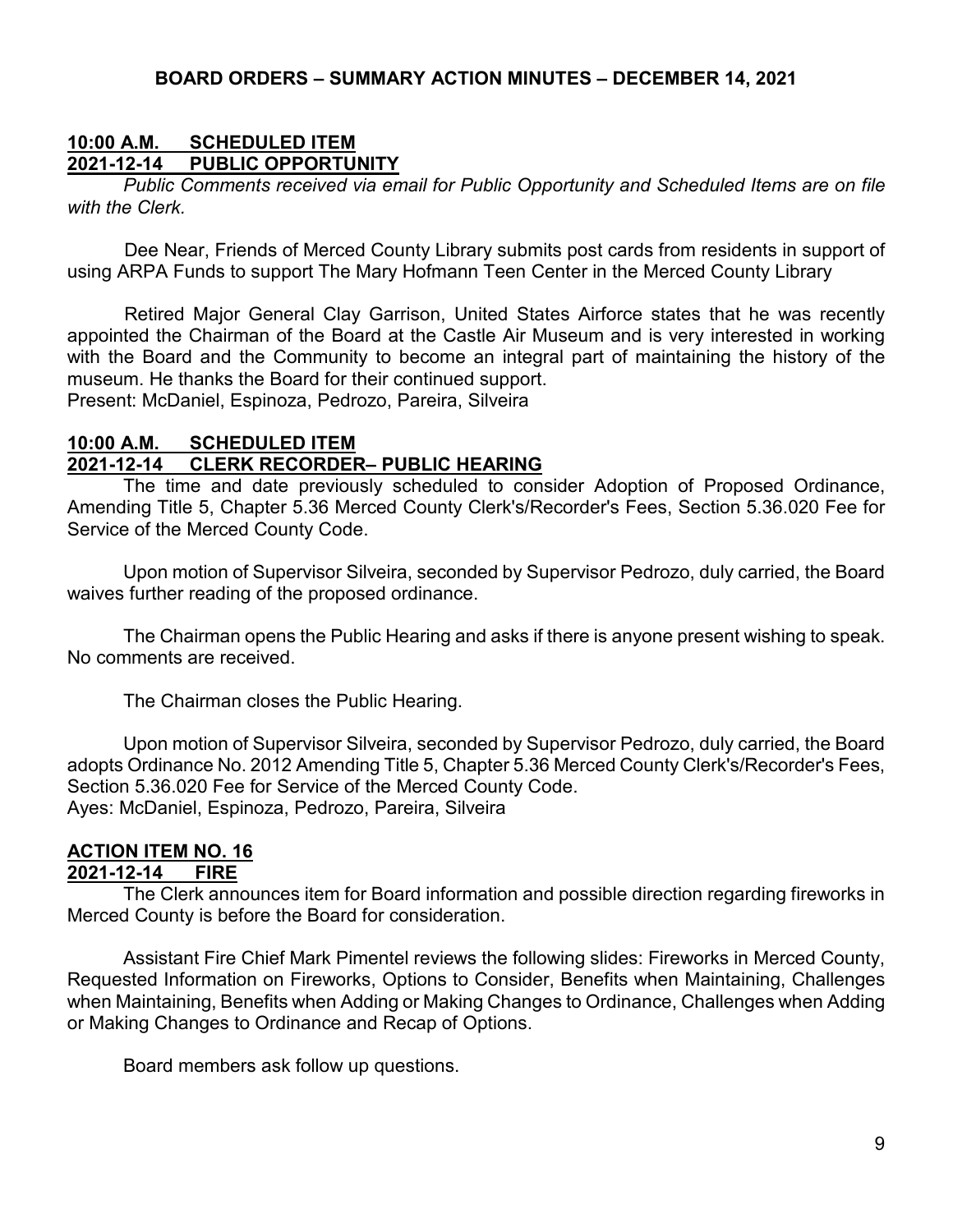Supervisor Pareira comments that he would like to see language refer to whomever has control of the property would be responsible, rather than property owner if it's a rental.

Sheriff Vern Warnke asks the Board to consider coming up with a time frame to focus efforts collaboratively in putting a team together on an overtime basis to combat illegal fireworks.

Chairman McDaniel suggests forming an Ad Hoc Committee. Supervisor Espinoza and Supervisor Pedrozo are assigned to the committee.

The Board provides further guidance in what they would like to see related to this item for staff to bring back to the Board at a later date.

Present: McDaniel, Espinoza, Pedrozo, Pareira, Silveira

#### **ACTION ITEM NO. 21 2021-12-14 BOARD APPOINTMENTS**

The Clerk announces Appointment of the Special District Designee Alternate to the Treasury Oversight Committee is before the Board for consideration.

Supervisor Silveira motions to appoint Aric Barnett-Lynch, Business Services Supervisor to the Special District Alternate for the Treasury Oversight Committee.

Upon motion of Supervisor Silveira, seconded by Supervisor Pareira, duly carried, the Board approves the Appointment of the Special District Designee Alternate to the Treasury Oversight Committee.

Ayes: McDaniel, Espinoza, Pedrozo, Pareira, Silveira

#### **ACTION ITEM NO. 24 2021-12-14 BOARD APPOINTMENTS**

The Clerk announces item to reappoint Ron Alberti to serve as the Western Rural representative until December 31, 2023 or December 31, 2025 and reappoint Frank Fagundes as the County at-large representative until December 31, 2025 to the Merced County Mosquito Abatement District Board of Trustees is before the Board for consideration.

Supervisor Silveira motions to appoint Ron Alberti to serve a two-year term on the Merced County Mosquito Abatement District Board of Trustees.

Upon motion of Supervisor Silveira, seconded by Supervisor Pedrozo, duly carried, the Board approves the reappointment of Ron Alberti to serve as the Western Rural representative until December 31, 2023 and reappoints Frank Fagundes as the County at-large representative until December 31, 2025 to the Merced County Mosquito Abatement District Board of Trustees. Ayes: McDaniel, Espinoza, Pedrozo, Pareira, Silveira

# **ACTION ITEM NO. 28**

# **2021-12-14 BOARD INFORMATION AND POSSIBLE ACTION**

The Clerk announces item regarding the Final Report to the Board of Supervisors regarding Merced County's expenditure of \$28,907,5077 of CARES Act Funds from March 1, 2020 through June 30, 2021 is before the Board.